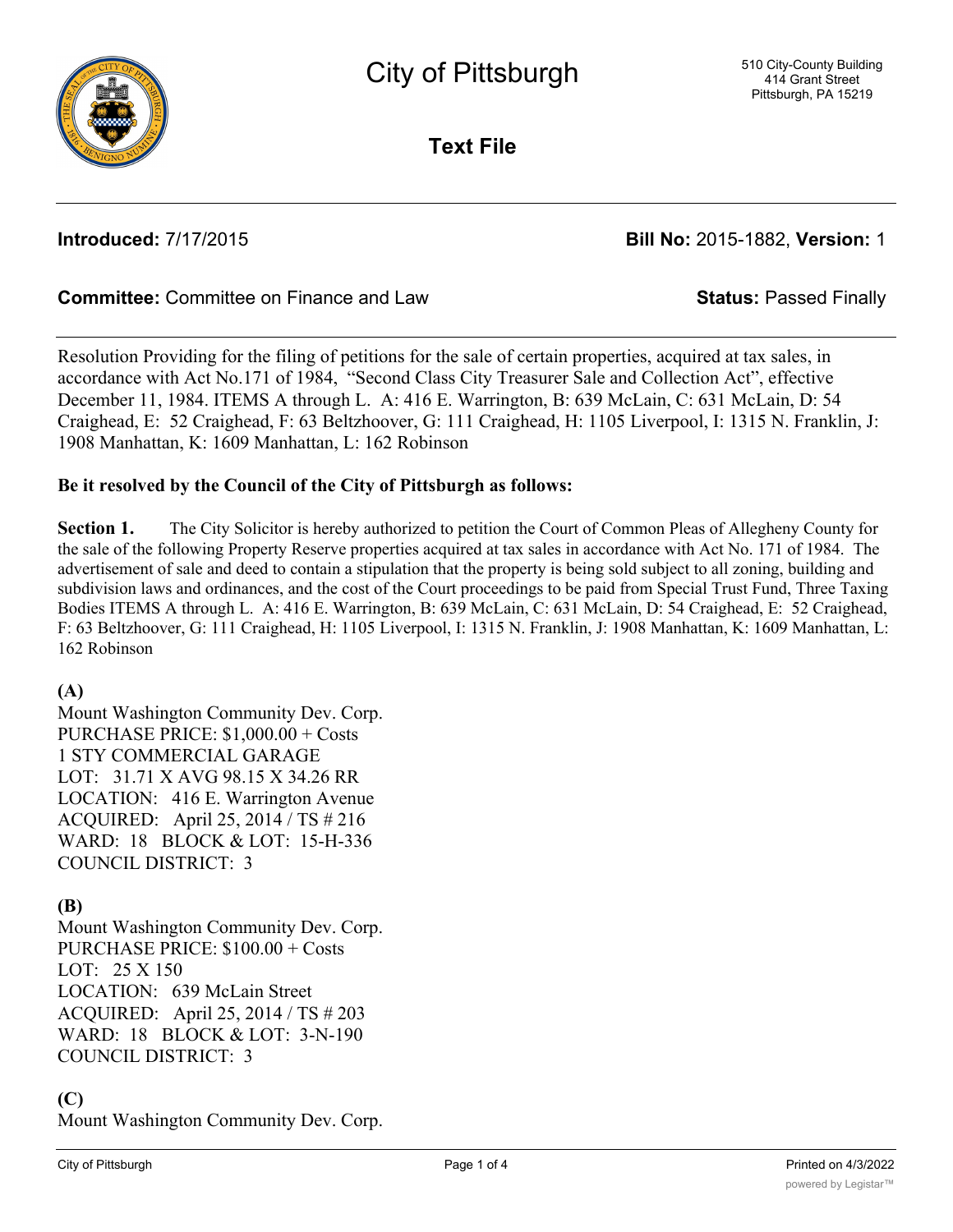### **Committee:** Committee on Finance and Law **Status:** Passed Finally

PURCHASE PRICE: \$100.00 + Costs LOT: 25 X 146 LOCATION: 631 McLain Street ACQUIRED: April 25, 2014 / TS # 204 WARD: 18 BLOCK & LOT: 3-N-194 COUNCIL DISTRICT: 3

# **(D)**

Mount Washington Community Dev. Corp. PURCHASE PRICE: \$1,000.00 + Costs 2 STY BRK VEN HSE LOT: 15.90 X AVG 55.25 X 15.84 LOCATION: 54 Craighead Street ACQUIRED: April 25, 2014 / TS # 202 WARD: 18 BLOCK & LOT: 3-N-73-5 COUNCIL DISTRICT: 3

## **(E)**

Mount Washington Community Dev. Corp. PURCHASE PRICE: \$1,000.00 + Costs 2 STY BRK VEN HSE LOT: 18.28 X AVG 54.44 X 19 LOCATION: 52 Craighead Street ACQUIRED: April 25, 2014 / TS # 201 WARD: 18 BLOCK & LOT: 3-N-73 COUNCIL DISTRICT: 3

# **(F)**

Mount Washington Community Dev. Corp. PURCHASE PRICE: \$1,000.00 + Costs 1 STY ALUM SDG HSE, CB GAR LOT: 25 X AVG 108.41 LOCATION: 63 Beltzhoover Avenue ACQUIRED: April 25, 2014 / TS # 212 WARD: 18 BLOCK & LOT: 14-A-271 COUNCIL DISTRICT: 3

# **(G)**

Mount Washington Community Dev. Corp. PURCHASE PRICE: \$1,000.00 + Costs 2½ STY BRK HSE LOT: 25 X 80 LOCATION: 111 Craighead Street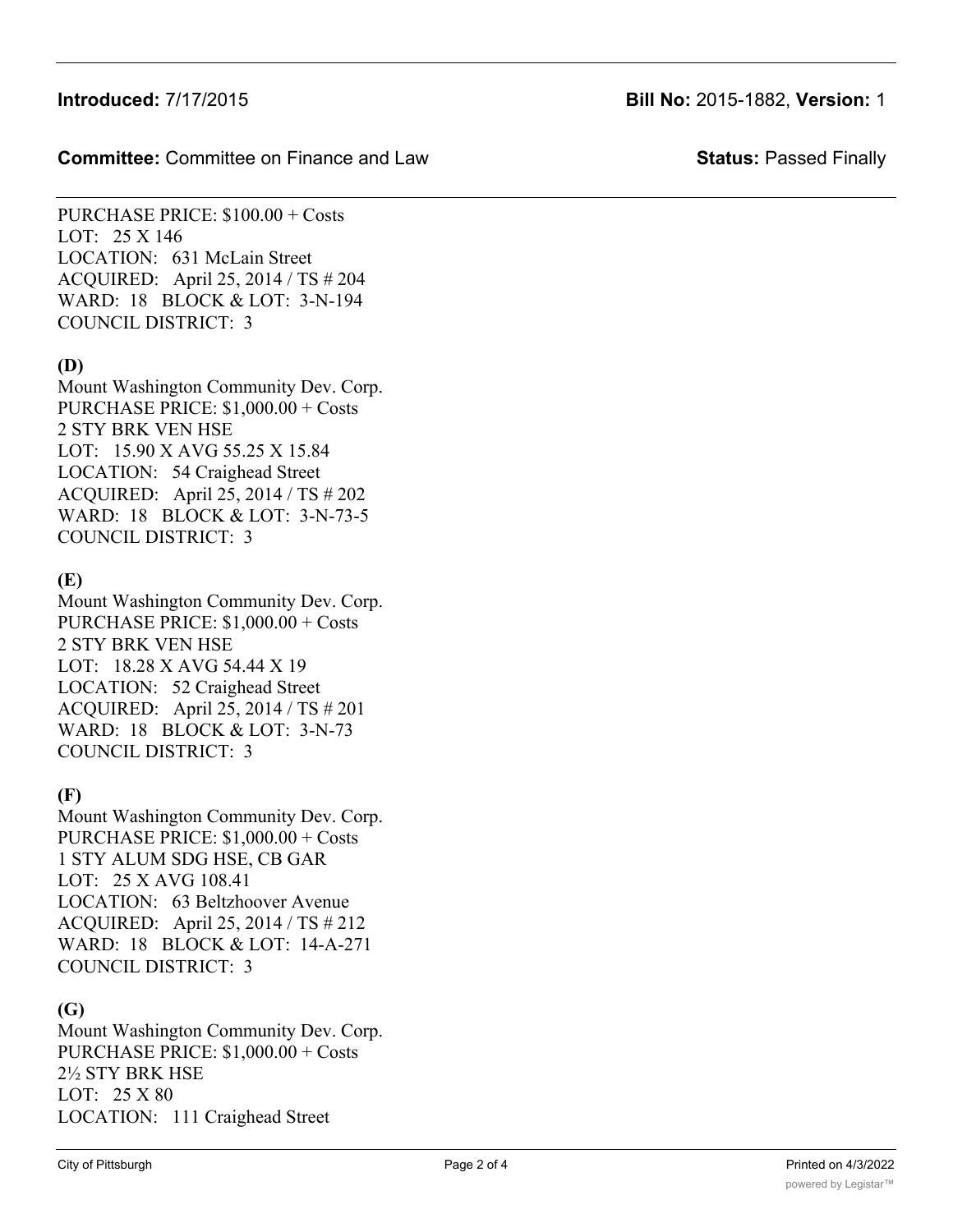**Committee:** Committee on Finance and Law **Status:** Passed Finally

ACQUIRED: April 25, 2014 / TS # 209 WARD: 18 BLOCK & LOT: 14-A-101 COUNCIL DISTRICT: 3

# **(H)**

Manchester Citizens Corp PURCHASE PRICE: \$1,000.00 + Costs 2 STY ALUM SDG HSE LOT: 24 X 80 LOCATION: 1105 Liverpool Street ACQUIRED: April 25, 2014 / TS # 258 WARD: 21 BLOCK & LOT: 22-L-298 COUNCIL DISTRICT: 6

# **(I)**

Manchester Citizens Corp PURCHASE PRICE: \$1,000.00 + Costs 2½ STY BRK HSE LOT: 24 X 78 LOCATION: 1315 N. Franklin Street ACQUIRED: April 25, 2014 / TS # 253 WARD: 21 BLOCK & LOT: 22-K-336 COUNCIL DISTRICT: 6

# **(J)**

Manchester Citizens Corp PURCHASE PRICE: \$1,000.00 + Costs 2½ STY BRK MULTI FAM HSE LOT: 18.33 x 48 LOCATION: 1908 Manhattan Street ACQUIRED: April 25, 2014 / TS # 249 WARD: 21 BLOCK & LOT: 22-F-85 COUNCIL DISTRICT: 6

# **(K)**

Manchester Citizens Corp PURCHASE PRICE: \$1,000.00 + Costs 2½ STY BRK HSE LOT: 24 X 72 LOCATION: 1609 Manhattan Street ACQUIRED: April 25, 2014 / TS # 252 WARD: 21 BLOCK & LOT: 22-K-270